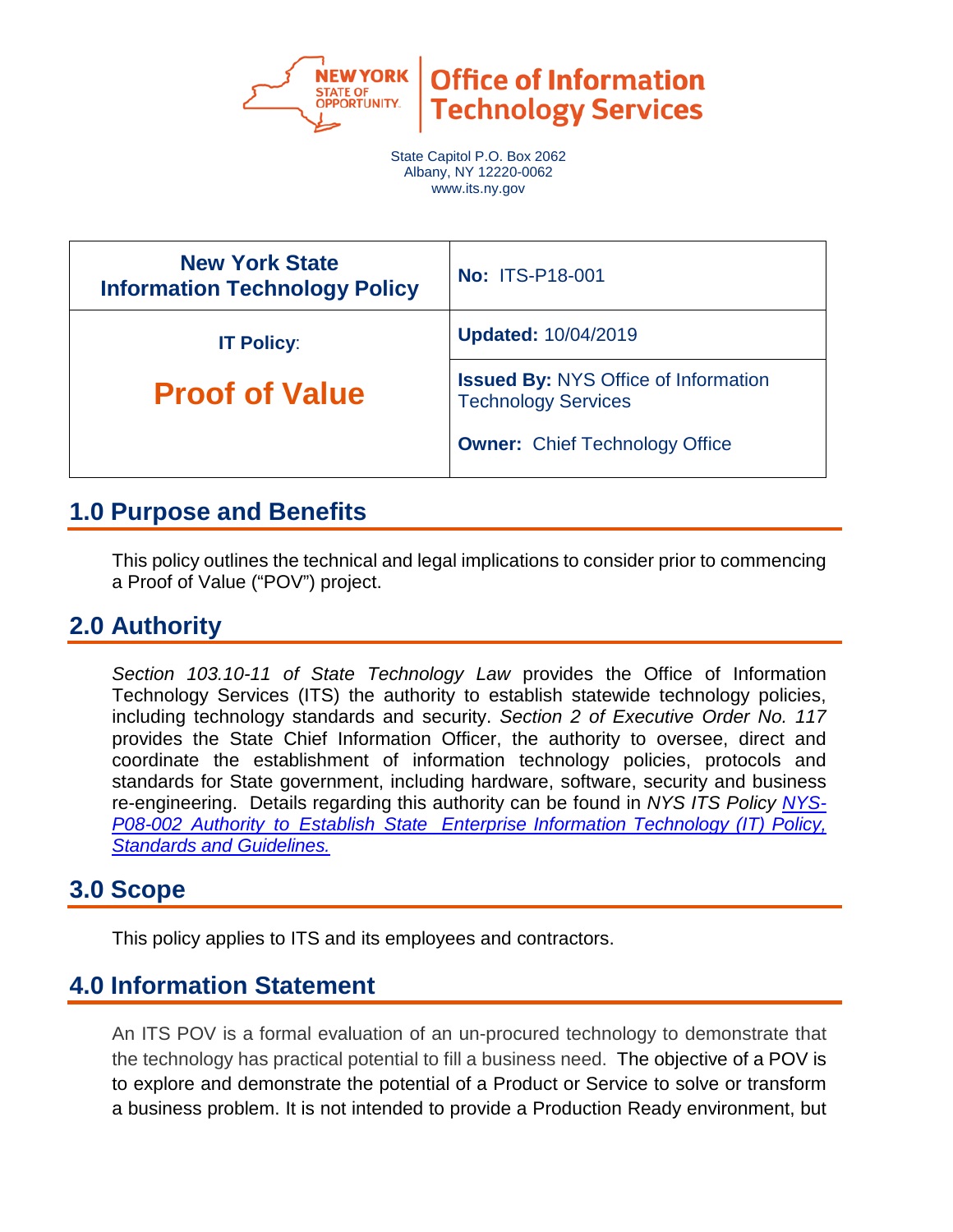instead provides a collaborative exercise to illustrate the capabilities and identify potential risks or implementation considerations.

Prior to conducting a POV, a formal documented approval must be obtained. Only [ITS](https://nysemail.sharepoint.com/:b:/r/sites/myITS/InsideEdge/Documents/ITS-P08-001%20Transaction%20Approval.pdf?csf=1)  [authorized signatories](https://nysemail.sharepoint.com/:b:/r/sites/myITS/InsideEdge/Documents/ITS-P08-001%20Transaction%20Approval.pdf?csf=1) may execute any legal documentation that include any on-line click-through agreements.

To request a POV review and approval, please have your portfolio architect initiate a[n](https://nysitsm2.service-now.com/sp?sys_id=a76b20e64f7653407452e0024210c7dd&id=sc_cat_item_nys&table=sc_cat_item) **ITSM [Engineering Consultation](https://nysitsm2.service-now.com/sp?sys_id=a76b20e64f7653407452e0024210c7dd&id=sc_cat_item_nys&table=sc_cat_item)** request. A POV may not begin until all appropriate approvals are received.

POV results must be documented using a standard template.

#### **5.0 Compliance**

This policy shall take effect upon publication. Compliance is expected with all enterprise policies and standards. ITS may amend its policies and standards at any time; compliance with amended policies and standards is expected.

#### **6.0 Definitions of Key Terms**

Except for terms defined in this policy, all terms shall have the meanings found in [http://www.its.ny.gov/glossary.](http://www.its.ny.gov/glossary)

| <b>Term</b>                     | <b>Definition</b>                                                                                                                                                          |
|---------------------------------|----------------------------------------------------------------------------------------------------------------------------------------------------------------------------|
| <b>Proof of</b><br><b>Value</b> | An ITS Proof-of-Value (POV) is a formal evaluation of an un-<br>procured technology to demonstrate that the technology has<br>practical potential to fill a business need. |

### **7.0 Contact Information**

Submit all inquiries and requests for future enhancements to the policy owner at:

**Office of Chief Technology Officer Reference: ITS-P18-001 NYS Office of Information Technology Services State Capitol, ESP, P.O. Box 2062 Albany, NY 12220-0062 Telephone: (518) 402-7000 Email: [CTO@its.ny.gov](mailto:CTO@its.ny.gov)**

Statewide technology policies, standards, and guidelines may be found at the following website: <http://www.its.ny.gov/tables/technologypolicyindex>